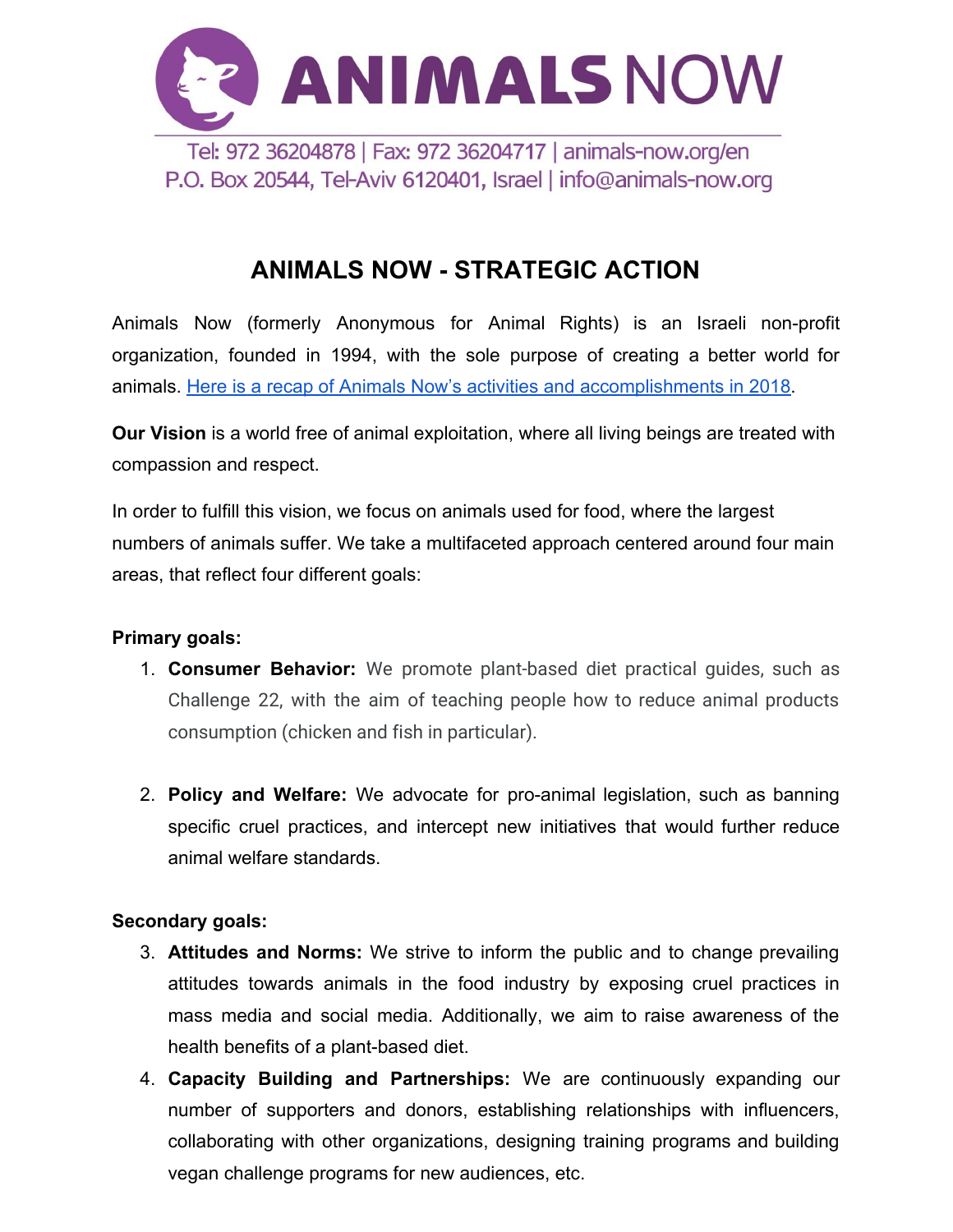

### **TOOLS USED TO ACHIEVE GOALS**

The first two goals, Consumer Behavior and Policy and Welfare, we consider to be our **primary** goals**,** because they lead to a direct decrease in the number of animals that are harmed by the animal agriculture industries. Our **secondary** goals, Attitudes and Norms and Capacity Building and Partnerships, serve the main goals. They influence each other, and even some of the tools (which are represented by the green circles). The arrows point out the direction of the influence. The tools are detailed below.

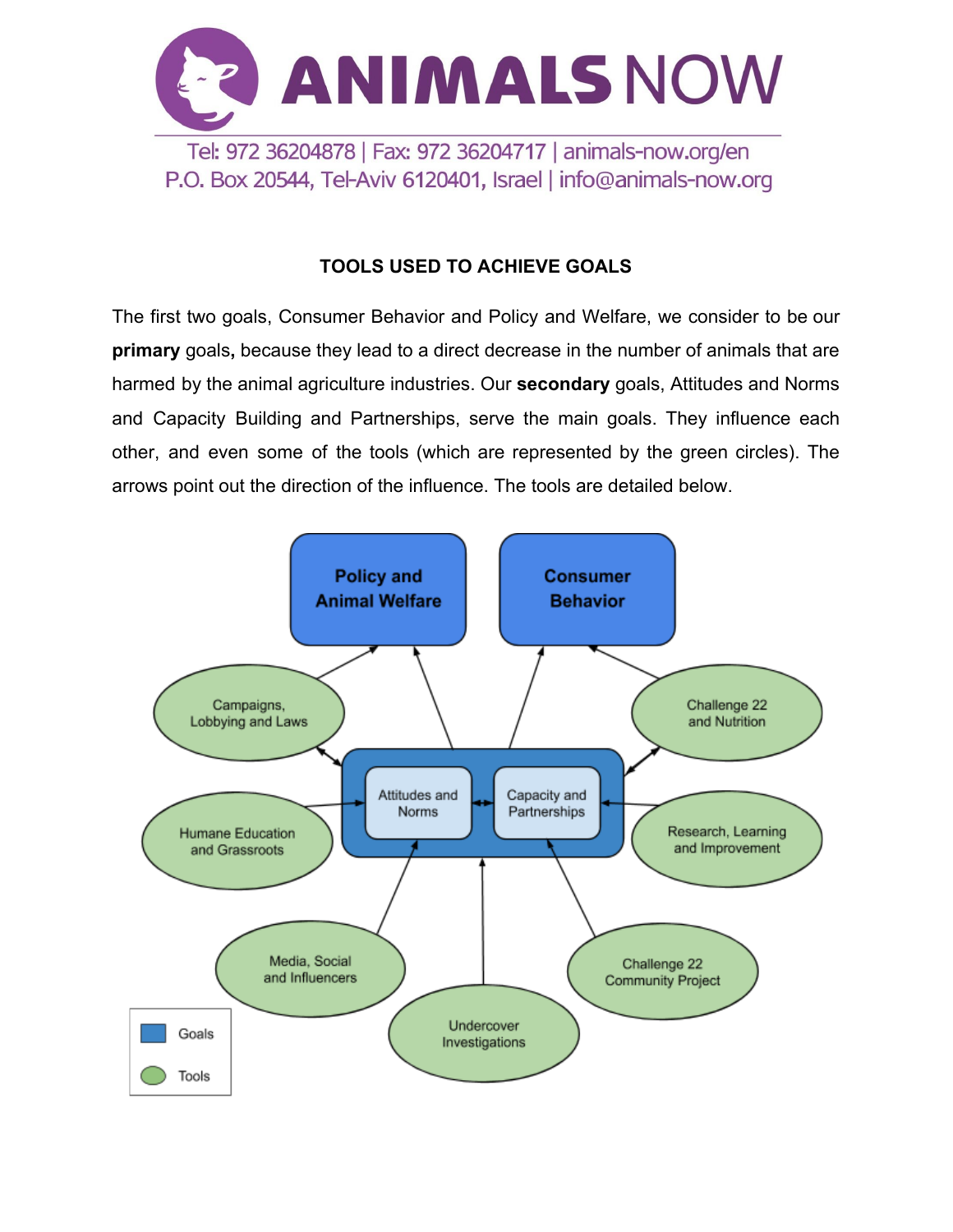

#### **PROJECTS AND TOOLS**

#### **Challenge 22 and Nutrition**

According to studies, the vast majority of people who try a plant-based diet revert to eating meat within a year. To address this issue, we developed Challenge 22: a free program that provides comprehensive support to help maintain a long-term plant-based diet. Challenge 22 addresses health and nutritional concerns, offers motivational support, everyday tips, and above all, social support. Participants receive guidance from trained mentors (including personal one-on-one mentoring). In addition, participants have access to registered dietitians, have continuous opportunities to interact with their peers, and more. Over 150,000 people participated in Challenge 22 during 2018.

#### **Challenges 22 Programs**

Challenge 22 has 5 programs, which are concurrent and ongoing: American, British, International, Spanish and Israeli.

#### **Challenge 22 Community Project**

Challenge 22 Community has formed partnerships with animal protection organizations all over the world, in order to provide local programs and solutions for people interested in trying a plant-based diet. Member organizations receive training, guidance, and grant opportunities.



Reduced or stopped animal products consumption



Supported by vegan leaders and influencers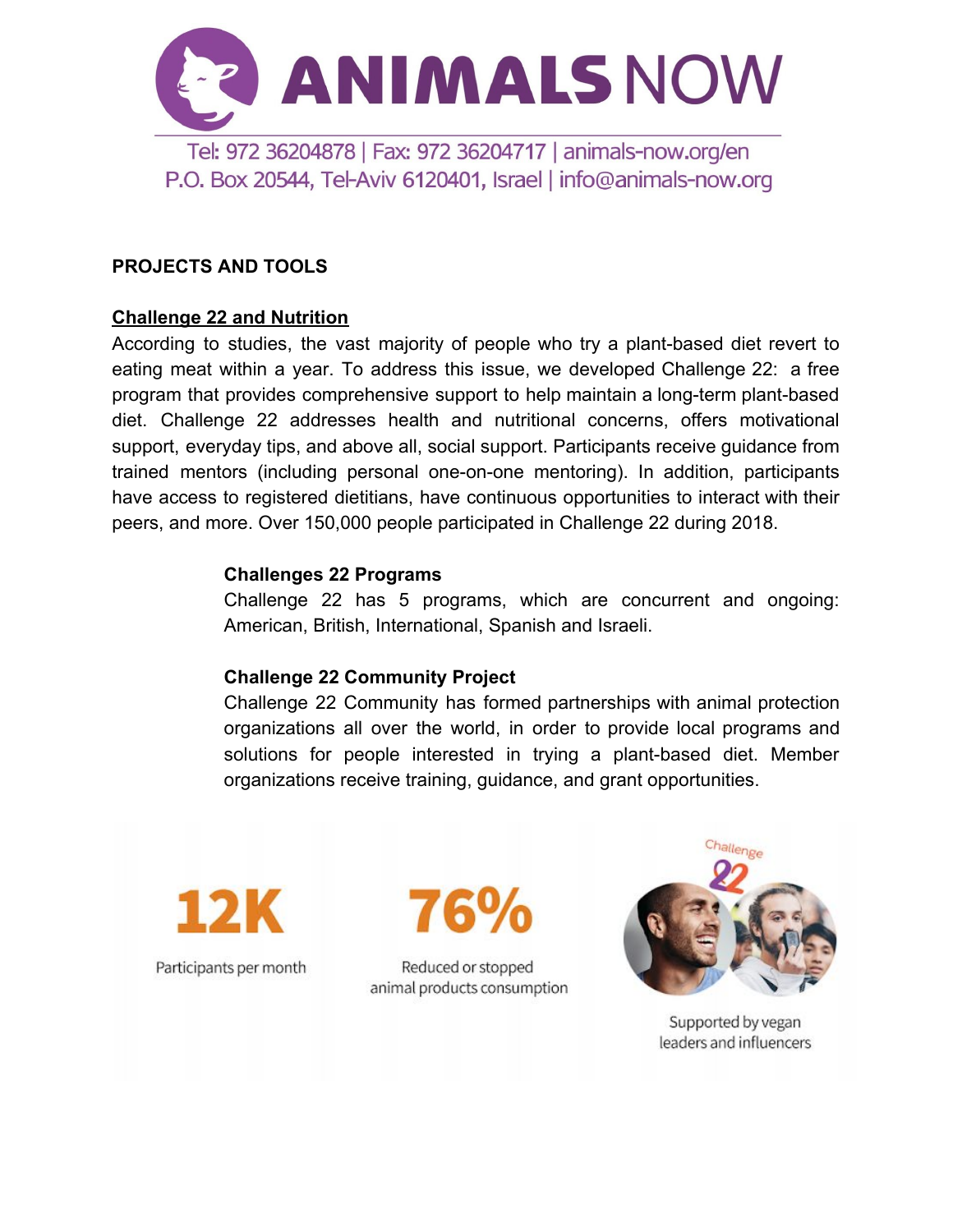

### **Legislation**

Animals Now has been operating in the Knesset (Israeli parliament) for more than 18 years. We work to promote animal welfare laws, regulations and enforcement, as well as promoting recommendations for plant-based diets.

### **Our Achievements in the last Knesset term:<sup>1</sup>**

- Declared government support to ending live transport.
- The withdrawal of the decision to finance the construction of battery cages for 5 million hens using public funds.
- Fishing regulations: restrictions on trawl fishing, including banning trawl boats from operating in an area of two million hectares (we joined a campaign led by the Society for the Protection of Nature in Israel).
- Vegan options are now available at the Knesset's buffets, and an annual vegan celebration takes place on Animal Rights Day, with dozens of Knesset members taking part.
- Three Knesset members successfully completed Challenge 22 and are still vegan. Another two Knesset members also went vegan as a result of an ongoing relationship with Animals Now activists.

### **We take a threefold approach:**

- 1. Lobby: We maintain an ongoing positive relationship with many Knesset members. In addition, we have hired a lobbying firm. Animals Now's representatives participate in discussions in the Knesset, provide information and data to Knesset members from across the political spectrum, and meet with ministers and executives in the government offices in order to promote the legal protection of animals.
- 2. Legal: We engage in legal action, such as filing petitions to the Supreme Court and prevention orders. In addition, we follow up on animal abuse cases, as well as filing appeals when needed (in collaboration with Israeli organization Let the Animals Live).
- 3. Public Campaigns: We run public campaigns, which include intensive media and social-media work, recruiting influencers, promoting petitions and organizing rallies. We select our campaigns after a strategic analysis which takes into consideration the scale of impact for the animals, as well as the risks,

<sup>&</sup>lt;sup>1</sup> We've worked on some of these projects in collaboration with other NGOs.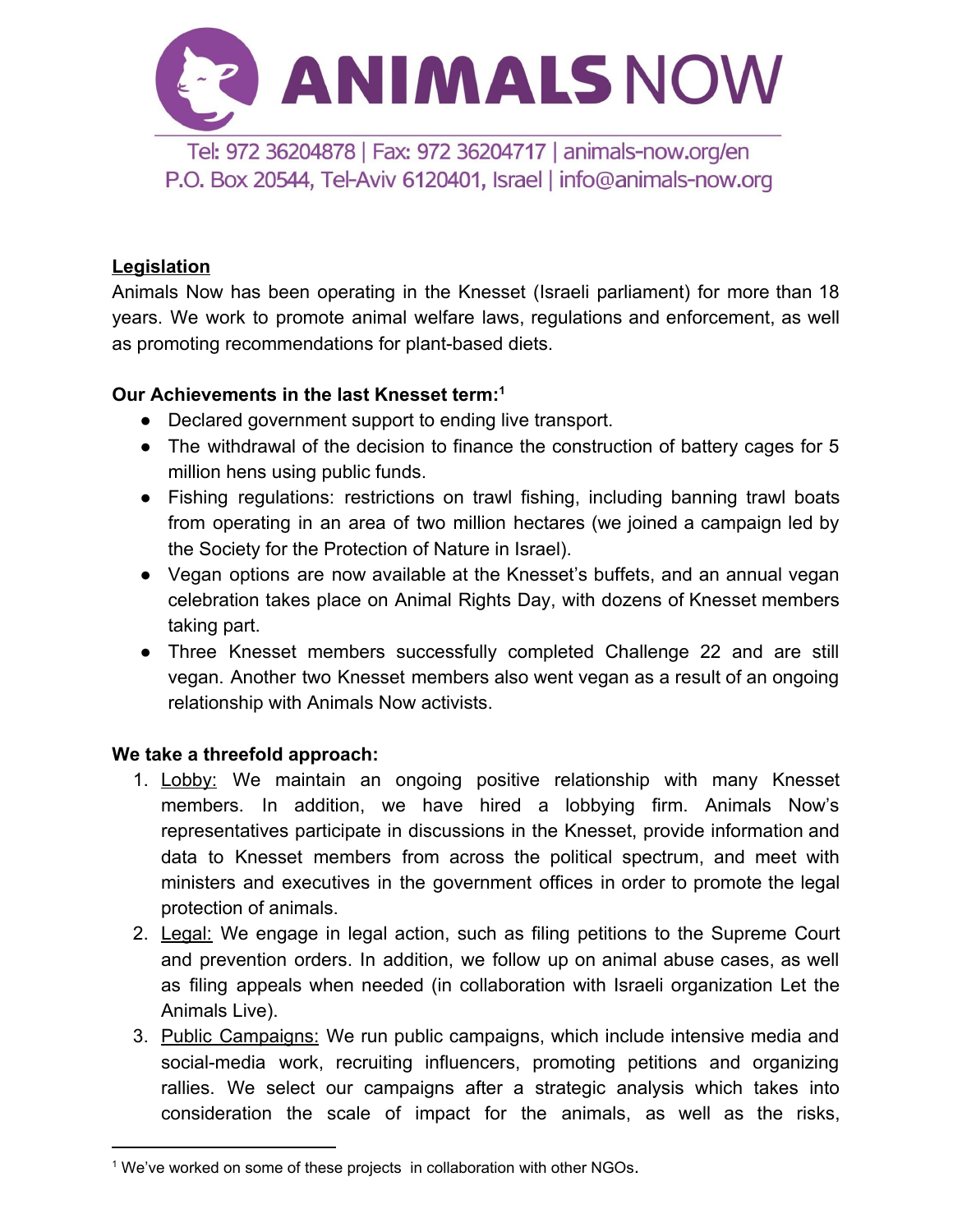

opportunities and the chance of success. For example, we chose our Cage-Free Campaign due to the large number of animals involved. We saw the government plan for a reform in the egg industry as an opportunity to phase out battery cages. We also considered the fact that Israelis consume mostly poultry (and often don't distinguish between the meat and egg industries). Therefore, raising public awareness to the suffering of chickens may lead to a reduction in overall poultry consumption. Another example is our Live Transports campaign that is aimed at banning the live shipment of cattle and sheep to the Middle East. While the number of animals involved is relatively low (700,000/year), we believe that the chance of success is high. Furthermore, the fact that people empathize more easily with mammals, could potentially inspire politicians to join us, and therefore take a stand to protect animals in general on other issues in the future. Additionally, this campaign widens Animals Now's circles of public support, encourages compassion for animals and reduces meat consumption.

#### **Previous achievements of Animals Now**



Banned the force-feeding of geese and ducks



Banned water deprivation and isolation of calves in the veal industry



Ended vivisection in schools



Limiting the use of confinement in pig farms



Banned the use of wild animals in circuses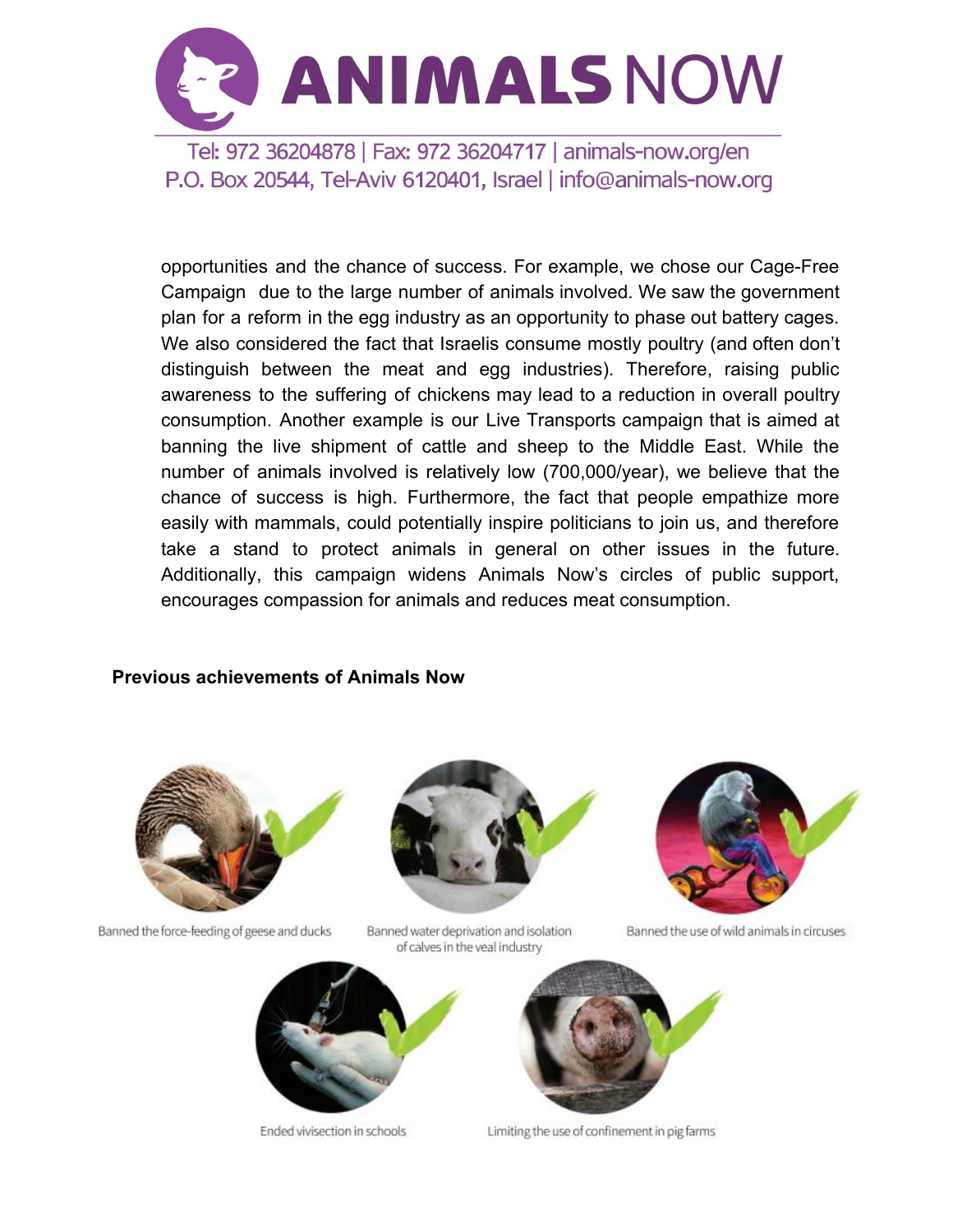

### **Investigations**

Our undercover investigations team has been documenting animal abuse for the past 15 years. We operate primarily in Israel (apart from two investigations in South America and India, which were conducted in collaboration with PETA).

In order to amplify our impact, our campaigns are launched with exclusivity (typically on prime time TV news broadcasts), followed by a social media campaign, and media follow-ups regarding various aspects of the investigation (such as discussions about the Kosher status of the products produced, health perspectives, and political and legal procedures).

We also take legal and political actions regarding the findings of the investigations and where possible, encourage a consumer class action lawsuit.

Finally, we share our findings with colleagues around the world, especially when rare footage is exposed and when the topic is relevant to other countries.

Our investigations have broadly influenced meat consumption norms, which are reflected both in public discourse, and in the increasing number of supporters and donors. Furthermore, following the exposure of well known brands that abuse animals, several class action suits were generated.

Our investigations have directly led to legal actions and to the improvement of the enforcement of animal protection laws. For example, investigations into Israeli slaughterhouses were published both in Israel and Australia's media outlets (as part of the Animals Australia campaign against live export). This effort demanded stricter procedures from the industry. Another example is that following an investigation of slaughterhouses in South America, legal procedures brought about the phasing out of "shackle and hoist" methods in Kosher slaughter.

#### **Advocacy and Education**

**Humane Education:** We regularly give lectures to high school students and work to influence their academic curriculum. In the last academic year (2018-2019), we gave lectures to 31,000 students. The purpose of the lectures is to inform students about cruelty to animals in the food industry and to encourage compassion towards farmed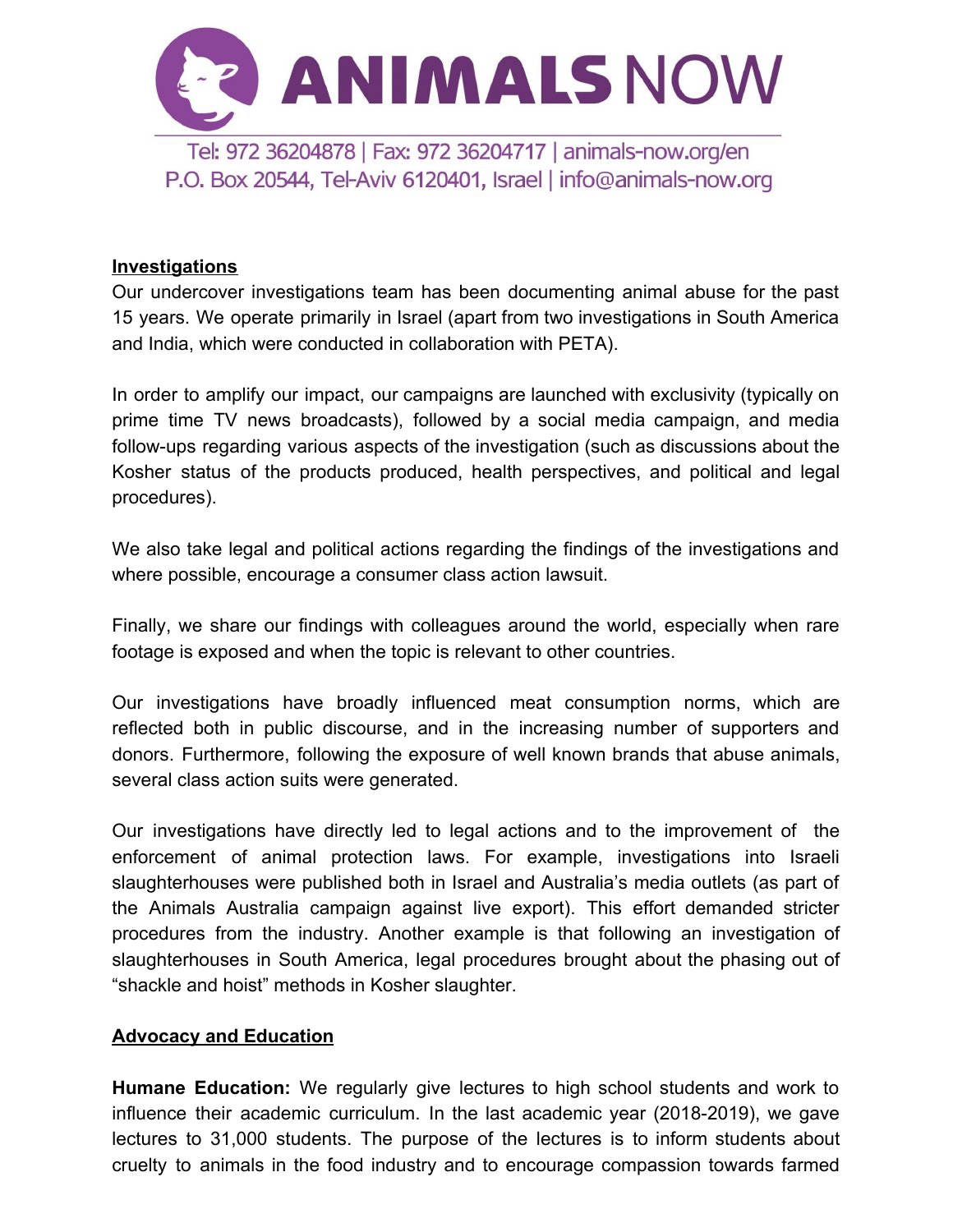

animals. During the lectures, we show footage of local celebrities (those popular among teenagers), encouraging the audience to reduce meat consumption.

We organize seminars and events for teachers, in which we provide lectures that equip teachers with the know-how and tools to teach the subject. We also provide a database of dozens of lesson plans and activities related to animal rights for schools and youth groups. Furthermore, we have assembled several training kits in cooperation with various youth movements.

**Nutrition Advocacy in Schools:** In the coming academic year (2019-2020), we will initiate a new program focusing on the reduction of meat in meals at home for school kids from 1st to 12th grade (in Israel, most of the students eat their lunch at home). This program will include the active participation of students, parents and teachers.

**Grassroots Activity:** We operate 12 groups engaged in grassroots activity across the country, including in universities and colleges. Their goal is to encourage people to sign-up for Challenge 22. During 2018, the groups conducted 569 activities in total.

**Influencers:** We regularly reach out to influencers and celebrities. We invite influencers to participate in campaign activities and/or to try a plant-based diet by taking part in our Challenge 22 VIP program.

**Social Media and Websites:** We operate several websites and aim to reach large audiences through social media. We measure our activity by 'engagement,' which includes newsletter subscriptions and opening rates, numbers of pageviews and subscriptions to the Challenge. Over the past two years we have increased our list of supporters by 40%.

**Plant-Based Nutrition Advocating Project:** our dietitians and physicians advocate for a plant-based diet in the professional healthcare community as well for the general public, by publicizing new research findings, drafting position papers and giving lectures on plant-based diets.